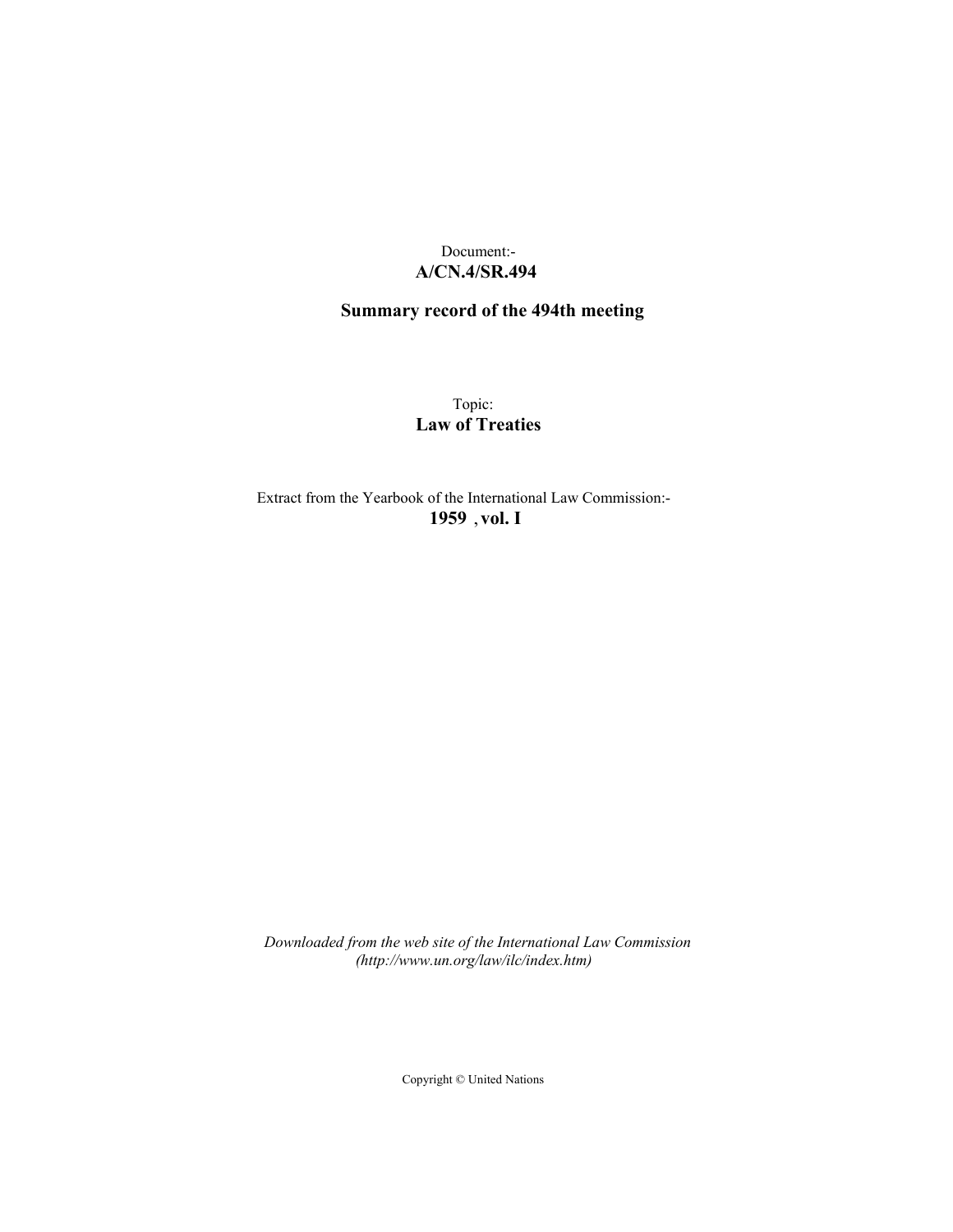on it was as yet premature. Accordingly, the only alternatives were either to delete the last phrase of paragraph 1 or else to leave the matter open on the understanding that it would be considered later.

62. Mr. TUNKIN also supported Mr. Yokota's suggestion. In his opinion, the answer to Mr. Ago's question (see para. 59 above) hinged on whether or not there was a rule of international law obliging the parties negotiating a treaty not to take any step which might change the existing situation in any respect. He did not believe there was any such rule. For example, when the United Nations Conference on the Law of the Sea, 1958, had discussed the breadth of the territorial sea, it had been proposed that a resolution be adopted that, as from the beginning of the Conference, no participating State should extend the breadth of its territorial sea. There was, however, strong objection to that proposal. After the Conference a number of States had extended their territorial seas, but it could not be asserted that, even if they had done so during the Conference itself, they would have violated rules of international law. The performance of an act affecting the subject matter of a text might conflict with some other rules of international law, but States were under no specific obligation not to change the *status quo* at such time.

63. Mr. BARTOS thought that Mr. Yokota's suggestion was acceptable as a transitory solution, although it was not entirely satisfactory. He would not insist on any other course, however, since there was as yet no precise rule of international law on the question raised by Mr. Ago. However, even if Mr. Verdross's thesis concerning the existence of the good faith rule were accepted, participants in the negotiations were naturally aware whether or not they were acting in bad faith, particularly where law-making treaties were concerned. The Commission could not lay down any rule which was contrary to the established good faith rule.

64. He did not think that the example cited by Mr. Tunkin (see para. 62 above) was apposite, since no text on the breadth of the territorial sea had been adopted at the Conference on the Law of the Sea held in 1958. Accordingly, the subsequent actions of the States concerned merely supported his own and Mr. Ago's views.

65. Since no rule other than that of good faith existed as yet on the subject, the Commission might consider formulating a text to meet the requirements of article 17, pending further developments in international law, which might result in the establishment of a rule.

The meeting rose at **1** p.m.

## **494th MEETING**

*Thursday, 14 May 1959, at 9.55 a.m. Chairman:* Sir Gerald FITZMAURICE

**Law of treaties (A/CN.4/101)** *{continued)* [Agenda item 3]

ARTICLE 17 *(continued)*

1. The CHAIRMAN invited the Commission to continue its discussion of article 17 of the draft code.

Mr. SANDSTRÖM said that, by simply agreeing to negotiate on a particular subject, a State was not committing itself to continue the negotiations until they produced a result. The State could withdraw from the negotiations at any time and would thereupon regain the freedom of action it had previously had. That being so, it could hardly be said that the State's responsibility would be involved if it changed the *de facto* situation during the negotiations. Of course, such action might be discourteous; it might mean the breaking off of the negotiations and provoke a reaction. But it could hardly produce legal effects by reason merely of having occurred during the negotiations and without notice of discontinuance of the negotiations. It might have such effects as an unlawful act, and it was also conceivable that the negotiations had been undertaken in pursuance of a special agreement excluding any change in the *de facto* situation during the negotiations; but that was quite a different situation and immaterial to the rule that negotiations *per se* did not create any obligation to do or not do anything with respect to the subject matter of the negotiations. Accordingly, he found paragraph 1 acceptable in its present form. The last phrase did not seem to be absolutely necessary, however, especially if it might be interpreted as encouraging undesirable action, and he would therefore agree to its omission.

3. Mr. HSU thought that both a substantive and a formal question were involved in paragraph 1. The last phrase of the paragraph would have to be amended. It had been suggested that the provision might be clarified by a reference to the principle of good faith, but some members had objected to that course on the ground that no such rule existed in international law. He considered that the principle applied to all treaty law, but that it was quite admissible to introduce it as a qualification of the situation dealt with in paragraph 1, if the Commission wished to retain the whole sentence. The analogy with the situation at the time of the United Nations Conference on the Law of the Sea, in 1958, which Mr. Tunkin had cited at the previous meeting (see 493rd meeting, para. 62), was a false one, for paragraph 1 dealt essentially with texts already established, whereas at that Conference no final texts had been drawn up concerning the breadth of the territorial sea. When States agreed upon a text, however, they were naturally bound not to alter the fundamental situation to which that agreement related.

4. With regard to the formal question before the Commission, he believed that there were two ways of formulating a code. The first, followed by Professor Brierly in his report on the law of treaties  $(A/CN.4/23)$ , was to enumerate the principal questions and to leave detail aside, while the second, followed by Sir Hersch Lauterpacht (A/CN.4/63 and A/CN.4/87) and the present Special Rapporteur, was to cover as many situations as possible. He had no personal preference for either of those methods, but thought that the Commission should decide on one of them.

5. Mr. SCELLE said that he would be prepared to go even further than Mr. Ago and to state that the theory of the obligation of States participating in negotiations on specific issues not to frustrate or alter the purposes of the negotiations was founded on a legal principle, and not only on moral principles and good faith. It was important for the Commission, whose task was not only to codify international law but also to promote its progressive development, to establish as a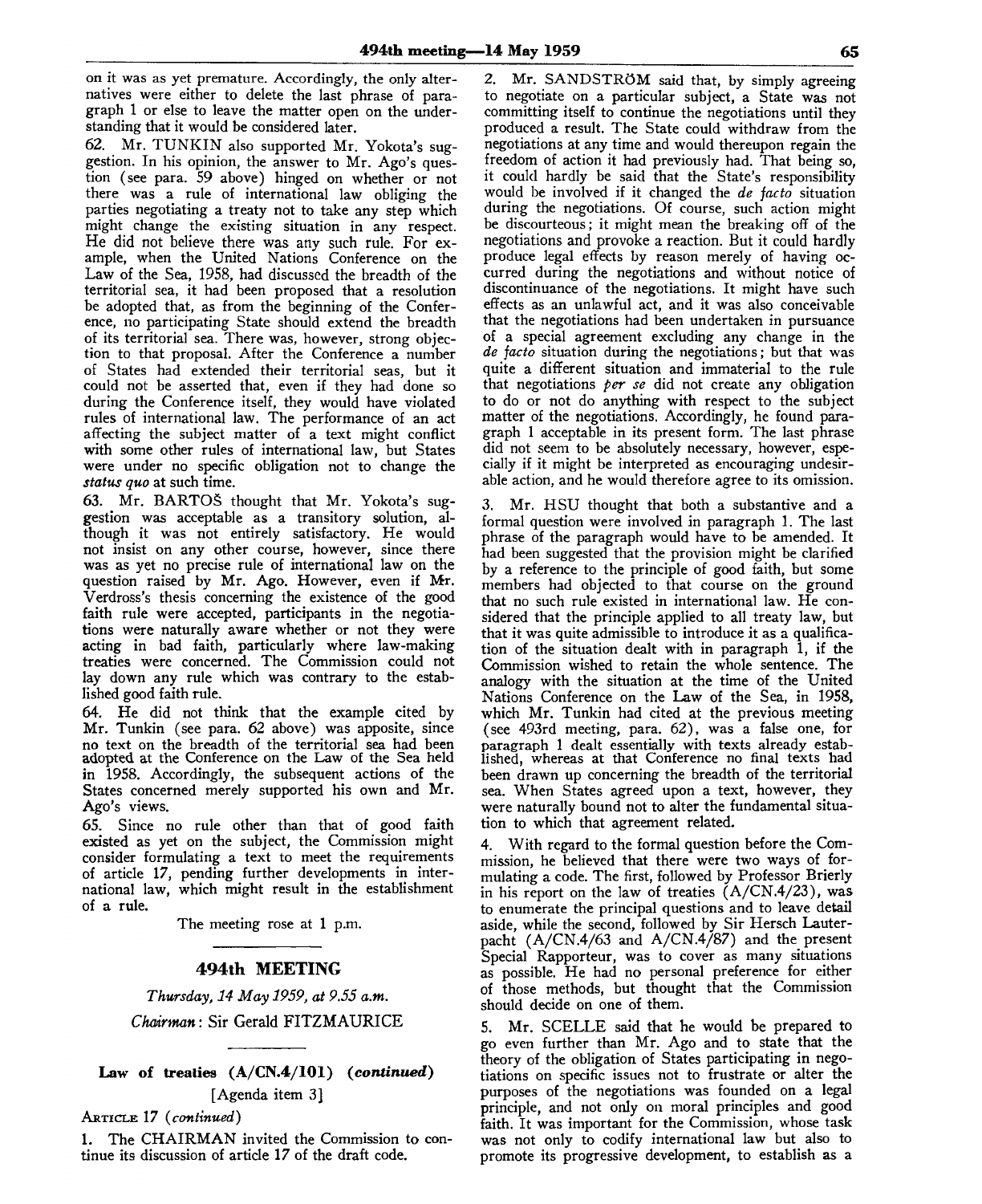matter of principle that participants in negotiations had no right to frustrate the purposes of those negotiations. 6. Under the old rule of absolute sovereignty, States were free to settle an issue in any manner they wished even by force—and were not under any duty to resort to judicial or other pacific means of settlement. By virtue of the Covenant of the League of Nations that rule had been modified, in that States had undertaken not to resort to the use or threat of force for the purpose of settling differences, but even that restriction left considerable possibilities for the exercise of pressure. The modern position was that a State, though bound not to resort to force, was not bound to "negotiate" with another. Article 33 of the Charter referred to "any dispute the continuance of which is likely to endanger the maintenance of .. . peace", but the parties at issue were always free to leave things as they were and not to endanger peace. Every State was the absolute judge of whether a particular issue was susceptible of settlement. The corollary was that, by the mere fact of entering into negotiations, a State surrendered a portion of its sovereignty in that, by no longer claiming to be the sole judge, it conceded to the other party or parties a role in the settlement of the issue. That thesis applied equally to bilateral and to multilateral treaties and was based on the principle *ad huc sub judice lis est*. When an issue was submitted to the *juridiction* of two parties whose agreement was to become law if the treaty was effectively concluded, the legal obligation involved was of exactly the same nature as that imposed by an internal judicial authority, namely, that no action could be taken to prejudice the purposes of the agreement (provisional measures). The Commission had established that principle indirectly in the last draft on arbitral procedure, by admitting that a *jugement d'accord* ratifying the agreement or the *compromis* of the parties was a regular act of *juridiction* and binding on all concerned.

7. The Commission should therefore state a rule of law, and should also include an indication of the extremely delicate question, which did not derive from the notion of sovereignty itself, of the duration of the obligation. The principle ad huc sub judice lis est might be interpreted either as an indefinite or as a finite obligation. He believed that the decisive criterion of the solution was whether or not the treaty was signed. There could be no doubt that the obligation continued so long as the text was not signed and the negotiations continued; while a State was in regular possession of the subject matter concerning which it was negotiating with another State, that subject matter could not be affected in any way until the purposes of the negotiation had been achieved. But once a treaty had been signed, the situation became more complex. Although signature involved no definite obligation, it could be said that the beginnings of an obligation had been laid down. After that point, the State in possession of the subject matter had even less right to nullify, so to speak, the signature of its plenipotentiaries. That obligation could not continue indefinitely, however, and he believed, in the light of recent experience, that the question whether or not signature became definitive irrespective of ratification should be made the subject of a rule of international law. In the practice of some countries, ratification was delayed for years, and it might be said that the obligation not to change the subject matter subsisted during that period. While it was perfectly admissible to ponder the consequences of a text for a reasonable period, it

was undesirable to allow for the voluntary and gradual modification of the subject matter until it became completely different from that about which the parties had originally negotiated and signed the relevant instrument. A rule which should result from the code was that ratification could not be postponed indefinitely, since that was dangerous both for State policy and for the interests of peace. It should be said therein that, within a reasonable time limit, a State should be deemed to have officially or unofficially declared the issue as no longer susceptible of settlement, and to have regained its sovereignty in the matter, within the limits prescribed by the United Nations Charter.

8. Mr. PAL said that he had found the Special Rapporteur's text of paragraph 1 quite satisfactory, both in its immediate context and in the context of the draft as a whole. With regard to paragraph 2, however, he thought that the omission of the second sentence and the addition of a reference to article 24 would improve the text.

9. He raised a drafting point in connexion with the phrase "does not involve any obligation to accept the text as finally agreed" in paragraph 1. It was not clear whether stress was laid on finality or on the obligation of acceptance. Once a text had been adopted by a certain majority, its finality was established and, after acceptance, no one could say that the text was not final. The wording should be changed in order to emphasize the absence of any obligation to accept the final text; the situation might be clarified by a reference to article 6.

10. He did not share the views of those who had objected to the last phrase of paragraph 1, particularly as the Special Rapporteur had dealt with the effects of error and lack of *consensus ad idem* in his third report (A/CN.4/115) ; merely to perform or refrain from performing any act in relation to the subject matter of a text involved no legal consequence, but performing an act which affected the *consensus ad idem,* in accordance with articles 9, 11 and 12 of the third report, certainly would have some grave consequences. Pendency of negotiation for a treaty did not by itself at any stage produce any *interim* legal consequence. At least existing international law did not prescribe any such *interim* consequences. The last phrase of paragraph 1 was therefore quite clear in the context; he would not object if it were omitted, but thought it unnecessary to do so.

11. Mr. TUNKIN said it had been asserted that the example he had cited from the Conference on the Law of the Sea to deny the existence of a rule of international law governing the situation between the establishment of a text and its entry into force was irrelevant, because no *text* on the breadth of the territorial sea had been adopted. He pointed out, however, that article 17 related to participation in negotiations. It could not be denied that the provisions of a treaty became binding only when the process of treaty-making was completed; the question to be answered was whether the negotiators were under any obligation before the treaty was in force. The problem raised by Mr. Ago (see 493rd meeting, para. 32) was real and a complicated one. If a State entered into negotiations with another for the purpose of concluding a treaty and if that treaty were signed but not *yet* ratified, the expression of the will of a State was there, but as yet no legal obligation existed, nor indeed could it exist until the treaty-making process had been completed. On the other hand, if a State performed an act which would make any treaty on the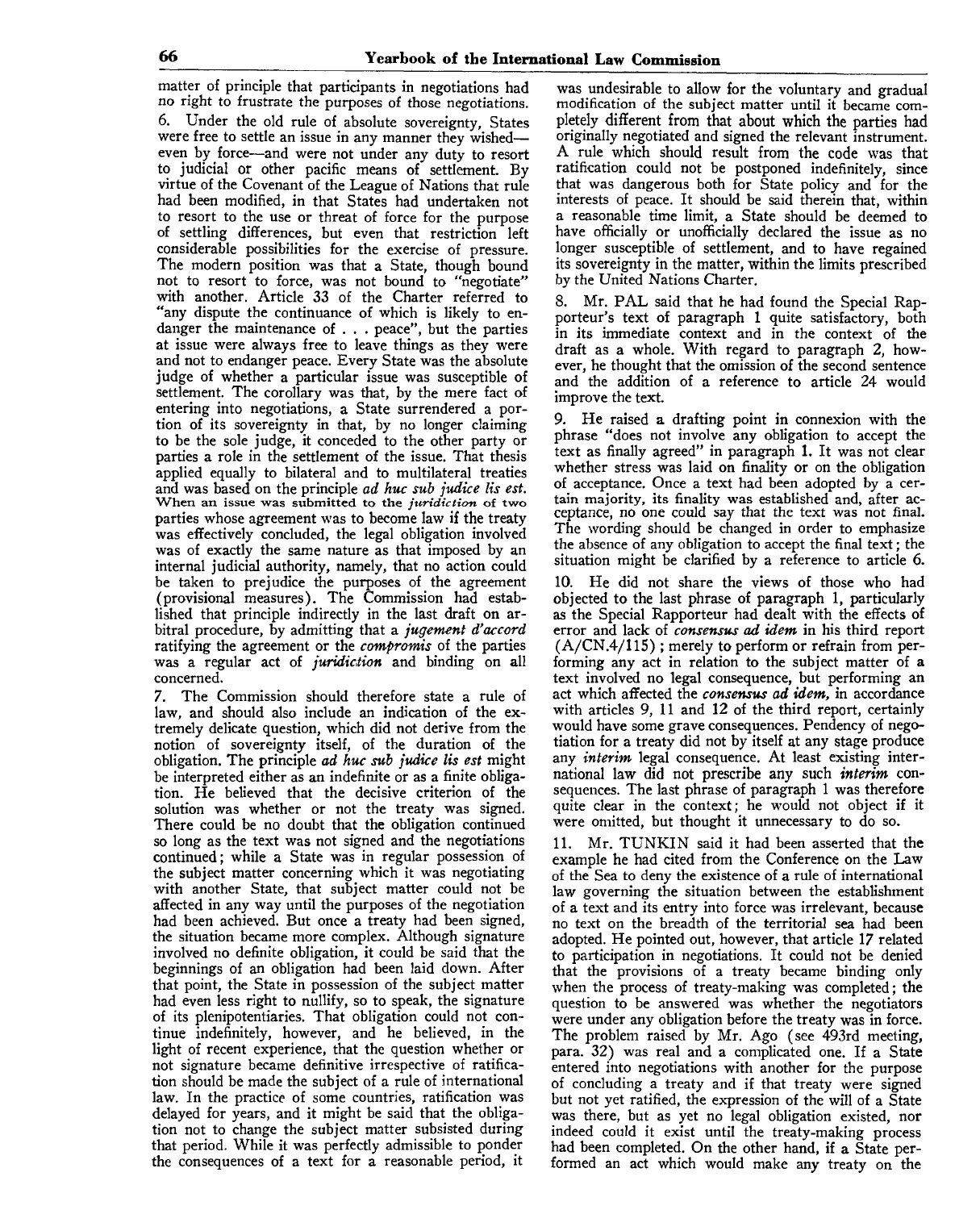subject useless, the result, in his opinion, would be a deficiency of will on the part of the State concerned. In that event, he agreed with Mr. Sandström that the situation would be equivalent to a breaking off of negotiations, or, if the treaty had been signed, to a refusal to ratify. Such an act was not, however, *per se* a violation of international law, since under international law no State was obliged to ratify a treaty and could halt the treaty-making process at any stage. The international responsibility of the State depended on substantive rules of international law; accordingly, any responsibility of the State did not derive from entry into negotiations, but from whatever substantive rules of international law might be violated by such action.

12. The majority of the Commission seemed to be in favour of omitting the last phrase of paragraph 1; personally, he had no strong feelings on the matter.

13. The CHAIRMAN, speaking as Special Rapporteur, said that Mr. Pal's suggestion would be referred to the Drafting Committee.

14. In reply to Mr. Tunkin, he pointed out that the main difficulty did not lie in the failure of a State to carry out a treaty before or after it had been concluded. The hypothetical danger was that a treaty might be carried out literally, but that its effects might be nullified, as, for example, if land were ceded under a treaty, but certain elements which rendered it valuable were removed or destroyed. Some provision to cover those cases should be inserted in the code. It was extremely difficult, however, to formulate a positive rule. He suggested that the word "agreed" might be replaced by "established", that the last phrase of paragraph 1 might be replaced by the words "or to carry out its provisions" and that a new paragraph might be inserted after paragraph 1, along the following lines:

"This does not however affect such obligations as any participant in the negotiation may possess according to general principles of international law to refrain for the time being from taking any action that might frustrate or adversely affect the purpose of the negotiation or prevent the treaty from producing its intended effect if and when it comes into force."

15. Mr. BARTOS agreed with Mr. Scelle that it was a rule of good conduct that a State must not do anything during negotiations that was capable of frustrating the purposes of a treaty, but he could not infer that the negotiations *per se* created obligations. He considered that the rule calling for good faith was no doubt a rule of international law generally, even if it was not strictly a rule of the law of treaties. Within certain limits, therefore, it should apply also to the law of treaties, and the idea should be incorporated in the text of the rules governing the conclusion of treaties. While he did not deny that it was for States to decide whether they would accede to or ratify a text that had been established, he considered it a legal rule that, pending ratification and before declaring its non-acceptance of a treaty, a State which had participated in the negotiation of the treaty was not free to alter the purposes of the treaty. If a State refused to ratify, it was free to act as it chose, since the text would no longer be binding upon it, but pending ratification, it was essential to be able to rely on the good faith of the negotiators. It was difficult to say that the negotiating States were not under an obligation to refrain from taking action contrary to a text provisionally adopted. Furthermore, if the text contained a provision stipulating that no State should, so to speak, aggravate the situation and a State performed such an act pending ratification, that act would be contrary to the intentions of the parties. If a State availed itself of the right to refuse to ratify a text, it could lawfully act as if that text did not exist, but until it had exercised that right, it could not break its promise. The obligation, therefore, was not only moral, but legal. He considered that the good faith rule was a rule of international law; it might not be a rule of the law of treaties, but could be applied to certain aspects of that law.

16. Mr. AGO agreed with the substance of the Special Rapporteur's proposal. It appeared to meet all of the views that had been put forward during the discussion.

17. Mr. LIANG, Secretary to the Commission, pointed out that the Commission was discussing a hierarchy of obligations: first, obligations during participation in the drawing up of the text or during the negotiation of the treaty; secondly, obligations after the establishment of the text but before signature (dealt with in article 17) ; thirdly, obligations after the signature of the treaty (dealt with in article 30, paragraph 1 *(c)* ; and fourthly, obligations after ratification.

18. It seemed to him that the Special Rapporteur's latest proposal had to be read in the light of article 30, paragraph  $1$  (c), and might serve as a formulation of the obligations dealt with in article 17, provided that the distinction was clearly made between the second and third stages.

19. Mr. YOKOTA said that he had been about to make the same point. He appreciated the motives that had led the Special Rapporteur to propose his modifications. Apparently the Special Rapporteur had wished to find a formula which would satisfy all the members of the Commission. However, it seemed to him that the clause "or to carry out its provisions" was self-evident from the first part of paragraph 1. Obviously, if participation in a negotiation did not involve any obligation to accept the text as finally established, there would be no obligation to carry out any of the provisions of the text. Again, he saw no need for declaring that a State might have some obligations under the general principles of international law. That was always true and there was no special reason to mention it expressly in article 17.

20. He did not think that those two points were relevant to the stage of the treaty-making process under discussion. They arose after signature and should be dealt with in article 30. He agreed with the Secretary that a clear distinction should be made between the stage before signature and that after signature.

21. The question was whether a State had any obligations to accept the established text before signature. That question was answered by the beginning of paragraph 1 as far as the words "does not involve any obligation to accept the text as finally agreed" or better, "established". He suggested that the remainder of the paragraph as redrafted should be omitted.

*22.* Mr. SCELLE said that he was convinced that the Special Rapporteur's latest suggestions represented definite progress. They should be referred to the Drafting Committee and later re-examined by the Commission.

23. He reiterated his view that during the negotiations and before the stage of signature, obligations arose which had a bearing on the question whether the subject matter of negotiations could or could not be modified.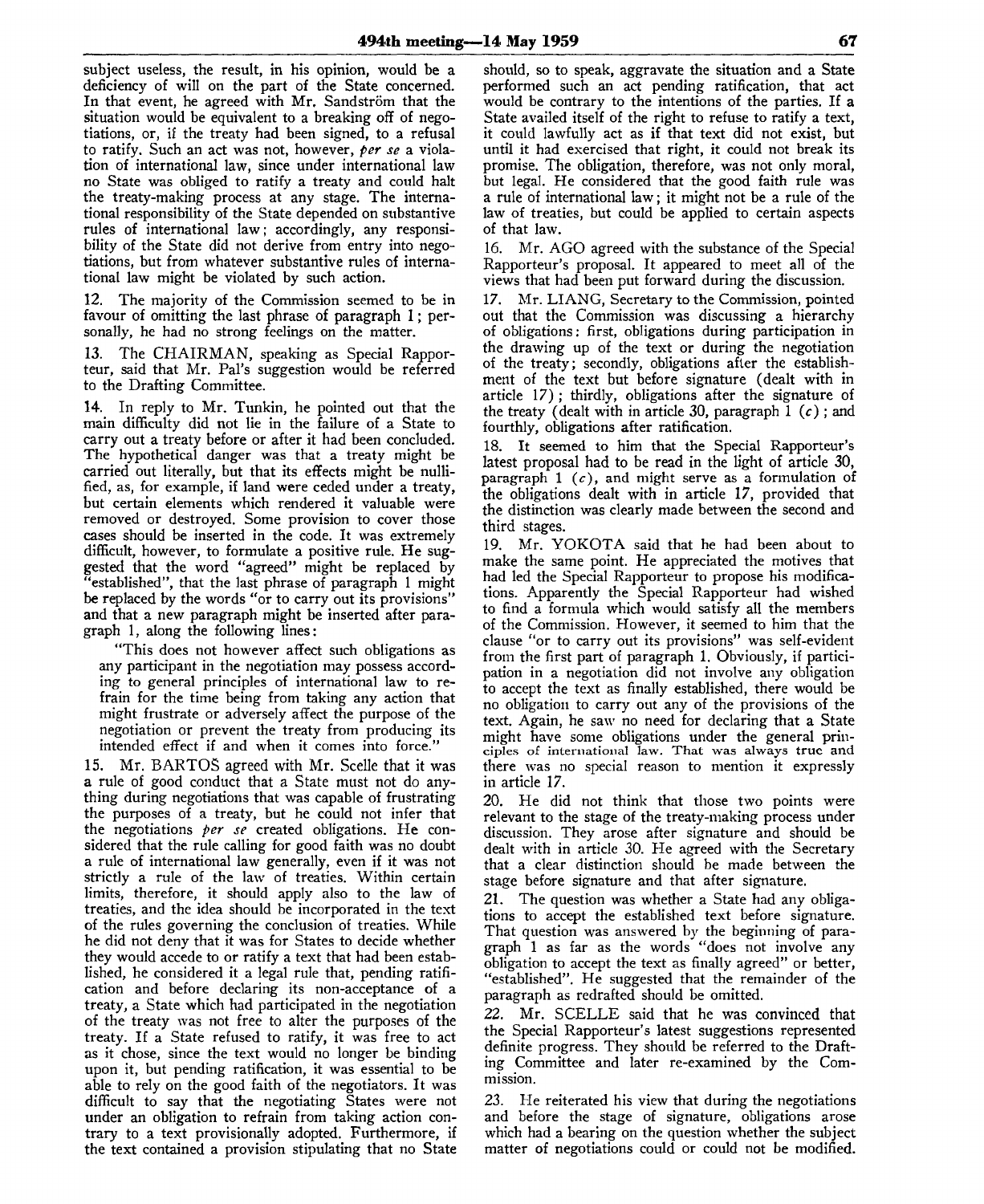That view had now been admitted as correct by Mr. Bartos, confirmed by the Secretary and duly taken into account in the Special Rapporteur's amendments.

24. Mr. TUNKIN supported the suggestion that the Special Rapporteur's formula should be referred to the Drafting Committee.

25. Mr. ALFARO agreed with the formula read out by the Special Rapporteur. However, he felt that before referring it to the Drafting Committee the Commission should decide on Mr. Yokota's suggestion to omit the clause "or to carry out its provisions".

26. The Chairman, speaking as Special Rapporteur, pointed out that his proposal had been to stop at the words "to accept the text as finally established, or to carry out its provisions". The additional paragraph would follow immediately thereafter. He suggested that article 17 should be referred to the Drafting Committee on that basis.

*It was so agreed.*

## ARTICLE 18

27. The CHAIRMAN, speaking as Special Rapporteur, introduced article 18. He observed that in part I, section B, of the draft code he had tried to follow a certain sequence which he hoped was not only logical but natural in that it conformed to the various stages of the treaty-making process in their natural order.

28. Articles 15 and 16 dealt with the drawing up of the text and article 17, with certain implications of that first stage. After the parties had drawn up a text it was still possible, before the text was authenticated, to propose and consider changes. In article 18 the stage was reached where no further changes in the text could be made.

29. He had drawn attention, in paragraph 33 of his commentary, to the fact that paragraph 1 of the article was the same, with slight verbal changes, as that adopted by the Commission at its third session.<sup>1</sup> Of course, the fact that the article had been adopted in 1951 did not preclude its modification at the present session.

30. The four sub-paragraphs of paragraph 1 described the different ways in which authentication could take place. Sub-paragraph *(a)* applied mainly to bilateral treaties but could also apply to multilateral treaties. Sub-paragraph *(b)* was obviously limited to multilateral treaties. In connexion with sub-paragraph  $(c)$ , he pointed out that the incorporation of a text in a resolution of an organ of an international organization gave the text a status not as a treaty but as a text that was final. Sub-paragraph *(d)* was a kind of omnibus clause that allowed for other possibilities.

31. Paragraph 2 was new. He had added it because some treaties still used the formula concerning the affixing of seals although no seals were actually affixed.

32. Mr. TUNKIN, referring to the title of article 18, asked whether "establishment" and "authentication" of the text were or were not synonymous. The title of section B contained the word "authentication" in parentheses after the word "establishment" whereas the beginning of paragraph 1 of article 18 seemed to imply that the two words were not synonymous.

33. He also suggested that the term *ne varietur,* appearing in paragraph 1, related to the effects of authentication and should preferably be reserved for article 19, paragraph 2.

34. The CHAIRMAN, speaking as Special Rapporteur, agreed that there seemed to be some inconsistency in the use of the words "establishment" and "authentication". The two words had slightly different meanings. He suggested that the question might be considered by the Drafting Committee.

35. He also agreed that the substantive aspect of the term *ne varietur* was dealt with in article 19, paragraph 2. It was a traditional term and he had only used it as a convenient means of identifying the stage of the treaty-making process reached in article 18.

36. Mr. AGO suggested that in paragraph 1, subparagraph *(d),* it might be advisable to specify that the "formal means" referred to were formalities relating to the authentication of the text. Otherwise, it might be inferred that the process of authentication included other formalities often prescribed in the text of a treaty, such as those concerned with the exchange of instruments of ratification or with some other subsequent stage of the treaty-making process.

37. The CHAIRMAN, speaking as Special Rapporteur, accepted the suggestion, although he thought that the context was clear.

38. Mr. LIANG, Secretary to the Commission, pointed out that in article 18 and some subsequent articles initialling seemed to have been equated with signature. Signature was an established act in the treaty-making process and might have legal effect in the case of treaties where the text permitted ratification to be dispensed with. In the technical process initialling represented a stage prior to signature and applied to a preliminary draft *(avant-projet),* whereas the signature was affixed to a final text. If the technical distinction was to be retained, initialling should not be given the same status as signature. The simplified procedure of initialling was exceptional, and initialling *ad referendum,* referred to in article 21, paragraph 2, was also rare.

39. The CHAIRMAN, speaking as Special Rapporteur, replied that the Secretary's comment might be relevant to article *20* and succeeding articles, but was not relevant to article 18. Furthermore, he could not agree with the substance of that comment. Initialling and signature were not equated, except with regard to the authentication of the text; in other respects they differed. Initialling was not confined to *avant-projets,* since final texts were frequently initialled and the initials of Heads of States ranked as signatures. Whether a document was an *avant-projet* or not depended on its nature and the intentions of the parties, who would indicate in the document that it was a preliminary draft, and not on whether it was signed or initialled. It would, indeed, be dangerous to regard initialling as the distinguishing mark of an *avant-projet.*

40. Mr. LIANG, Secretary to the Commission, declared himself satisfied by the Special Rapporteur's explanation and withdrew his suggestion, so far as it concerned article 18.

Mr. PAL asked whether the reference to signature in article 18, sub-paragraph *(a),* implied that the treaty had been finalized within the meaning of articles 25 and 29.

42. The CHAIRMAN, speaking as Special Rapporteur, replied that the text would have been completely authenticated at that stage, but the other aspects

<sup>1</sup> See *Official Records of the General Assembly, Sixth Session, Supplement No. 9,* and documents A/CN.4/L.28 and A/CN.4/L.55.